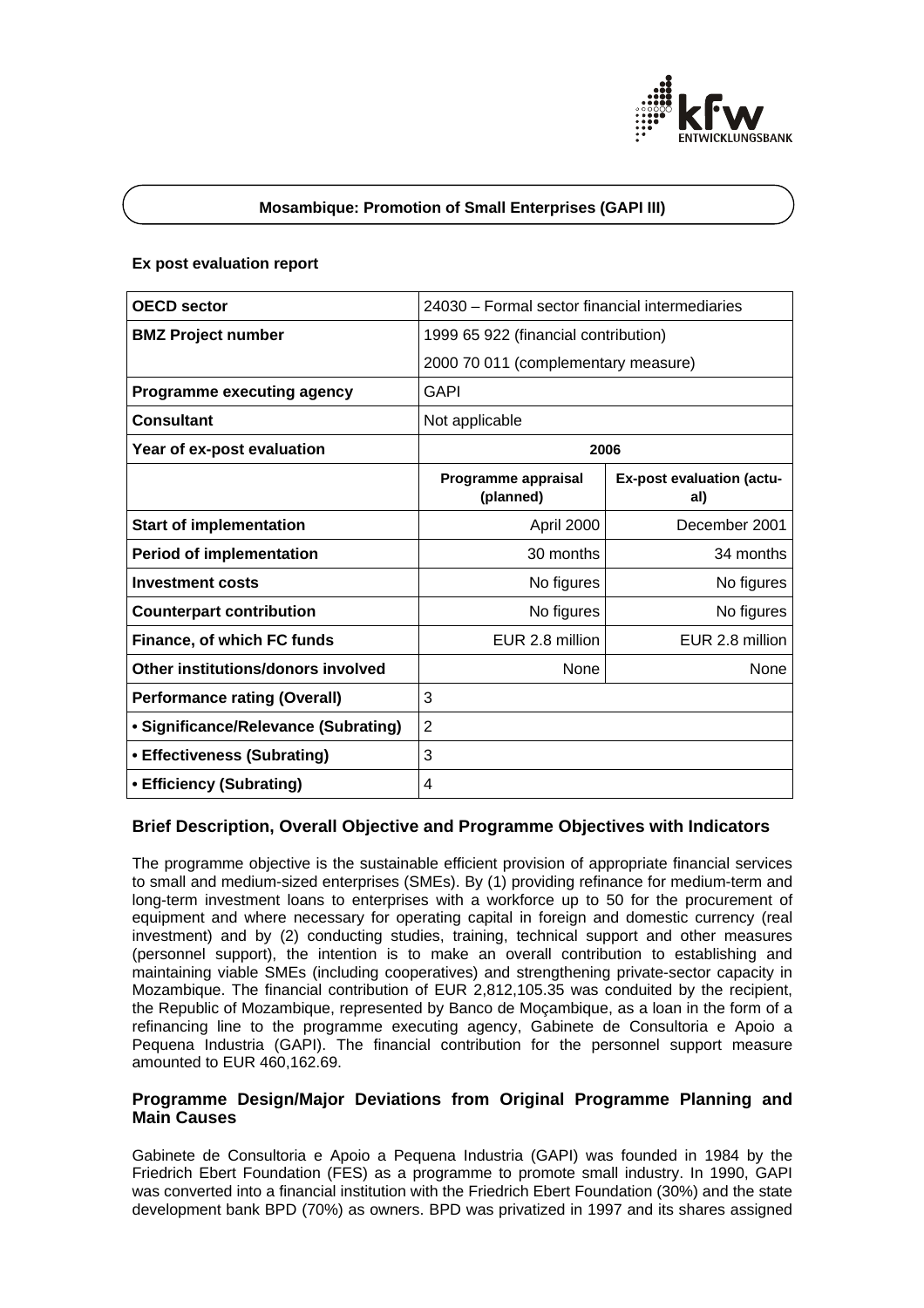to the Ministry of Finance. As of 1999, GAPI is run as a joint stock company under the oversight of the banking supervisory authority. Forty per cent of the stake held by government consists of non-voting shares so that voting rights are parity split between it and FES.

GAPI now runs 9 branch offices covering all 10 Mozambican provinces (one province is coserved by a branch office in a neighbouring province). In the course of regional expansion, the number of personnel has grown steadily in recent years. From 31 personnel as recently as 2002, they now number 68. Altogether, the standard of qualification and motivation of GAPI personnel is probably above the national average. The salary scale is in line with Mozambican banking standards and can generally rate as competitive.

A protracted problem that has still not been fully solved is the inadequate management information system (MIS) at GAPI. The system presently in use is based on a programme in the Access programming language, which was designed in 1996 by the chief executive officer Antonio Souto. The system handles loan payouts, repayments, reserves and sectoral information. The MIS is not networked to the electronic accounting system, which was changed with the purchase of a new programme (PHC Corporate Software) last year. The MIS suffers from many deficits, which had already been pointed out in the last ex-post evaluation on GAPI II. It is not networked with the branch offices, generates information after a long delay only and is unreliable. This also hampered the preparation of the present ex-post evaluation, as some of the available data was inconsistent. Studies by consultants showed that the MIS reports with a 30-day delay recorded an error rate of up to 15%. So the need to introduce a new system was recognized and a specifications profile drawn up as early as 1998. In the FC complementary component as well, several measures were financed to set up the new MIS. Based on a feasibility study, a product was selected in 2003, which is already used by financial institutions in Mozambique and whose manufacturer employs servicing firms in South Africa (Tenemos eMerge). The adjustment and implementation of the system has, however, been repeatedly delayed, partly due to technical problems and the bankruptcy of the installation firm in the meantime so that the system is still awaiting final installation. According to GAPI, the problems have, however, been remedied and the new MIS has been ready for installation for a year. Its introduction has had to be deferred due to the ongoing reorganization of GAPI. After completion of the reorganisation, the management of GAPI Bank will then decide on introducing the system.

At present, large institutional changes are pending at GAPI. The lending activities are to be transferred to a new bank (GAPI Bank) and the consultancy and training tasks bundled in the GAPI development agency (GAPI DA). This is in response to deficits in banking lending business and the measures taken to separate lending business and advisory services and found a universal bank were recommended in the ex-post evaluation on GAPI II. The intention of reorganising GAPI and professionalizing the shareholder bodies through experienced shareholders is to enable the bank to remedy its present problems, earn a positive return on capital and operate sustainably. This will benefit the future GAPI DA as it can then concentrate on its core business, business development services (BDS) (see KfW appraisal report of 25 August 2006). Rabobank (30.7%), GAPI DA (29.3%), KfW (20%) and Norfund (20%) will hold shares in GAPI Bank, with the FES stake assigned to KfW. Reportedly in response to the findings of the last ex-post evaluation report in 2002, FES decided to withdraw as an investor in a financial institution, which is not really part of its mandate. GAPI Bank is supposed to successively take over a large part of the loan portfolio, the branch offices and up to 45 personnel from the present GAPI (see KfW appraisal report of 25 August 2006). The bank will start off with an equity capital of US\$ 7.0 million and increase this to US\$ 10.0 million after one or two years. In the startup phase, Rabobank International Advisory Services will support the management board of the new bank under a management contract. The shares of KfW and Norfund will be sold to Mozambican investors after a few years. The shareholders agreement was signed in August 2006. At present, approval procedures are underway for issuing the banking licence. As the central bank is amenable to the project, a speedy implementation is likely and business activity can be expected to begin in 2007.

Between 2002 and 2004, 97 loans were allocated under the FC credit line and 32 advisory and training measures were financed through the complementary measure. Ninety-one SMEs and 2 MFIs were financed with the 97 loans (some SMEs receiving more than one loan).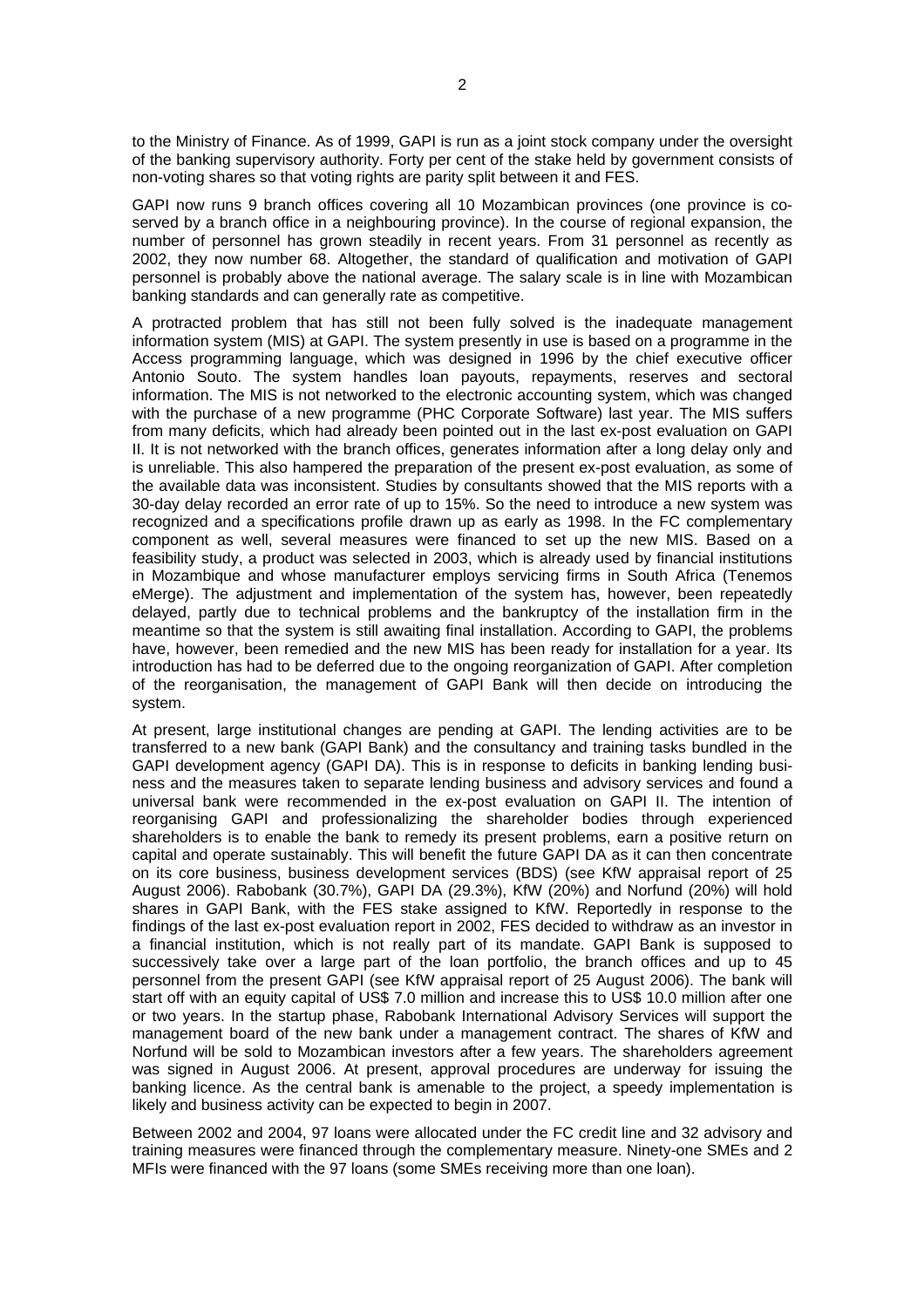The sectoral allocation largely tallied with the overall portfolio at GAPI. Loans issued in the underdeveloped North (37%) were above average. GAPI has made increasing use of the FC credit to finance the activities of the branch offices outside Maputo, that is, for regional expansion. At US\$ 33,000, the average loan amount was slightly higher in comparison with GAPI's overall portfolio. Portfolio quality developed in line with the overall portfolio (portfolio at risk > 90 days in 2003: 9.9%; 2004: 6%; 2005: 32.5%). Final borrower interest conformed with general interest rate policy at GAPI.

Under the complementary measure, altogether 32 activities were financed, comprising institutional support for SMEs and for GAPI itself. The largest part (21 measures) was devoted to institutional development at GAPI, in which 10 measures were carried out to develop and install the MIS. The remaining 11 measures were concerned with advising and training SMEs and credit unions. The large fraction of measures devoted to GAPI is due to the critical findings of the ex-post evaluation report on GAPI II in 2002, which shifted the focus of the complementary measure from the SMEs to GAPI as an institution.

The FC funds were provided as a financial contribution to the Republic of Mozambique, represented by the central bank, for conduiting to GAPI. The financing agreement and the special agreements were signed on 13 December 2000. The funds were conduited as a loan (15-year term with 5 years of grace) originally with interest charges but then interest-free. Agreement was reached on using split-interest counterpart funds to strengthen the equity base. Recirculating funds from the loan are channelled into a fund managed by GAPI. The first repayment installment is due at the end of 2006. At present, however, GAPI is conducting negotiations with the government on capitalising the funds, as with the first credit lines. So far, GAPI has assumed that it can retain the funds or that they will recirculate to it at a later date.

A positive aspect of the conduiting arrangements is that instead of a subsidy as in the two previous credit lines the funds in GAPI III have been provided as a loan, the lack of interest, however, still making up a large subsidy element. A closer market alignment of terms and conditions could have given GAPI more incentive to improve portfolio quality and put the funds to more efficient use. As most of the credit available to GAPI was interest-free or provided as a subsidy, it has little incentive to raise management efficiency and improve portfolio quality. In most cases, the funds at GAPI remain capitalized so that in the case of final loan losses only subsequent capitalization diminishes but this does not entail any great economic risks.

The spot checks on application of funds carried out in ex-post evaluation gave no indication of any improper use.

# **Key Results of Impact Analysis and Performance Rating**

The programme objective was the sustainable efficient provision of appropriate financial services to small and medium-sized enterprises (SMEs) on market terms. The following programme objective indicator was defined: At final borrower level, debt service is timely for at least 80% of the outstanding loan amount throughout the programme term and for at least 85% in the final year. As defined, the programme objective indicator was only able to verify part of the programme objective.

The overall objective was the establishment and maintenance of viable small and medium-sized enterprises (including cooperatives) and a contribution to the sustainability of private-sector capacity. Moreover, by improving financial service delivery for private SMEs a contribution was to be made to developing the Mozambican financial system. No indicators were defined for the overall objective.

The target group was defined as private small and medium-sized enterprises (SMEs) with a workforce of up to 50 per enterprise and their personnel. Cooperatives also numbered amongst the target group. In actual fact in some cases, enterprises with over 50 employees were financed (13 loans out of a total of 97). Based on perusal of the borrower's files or inspections at some enterprises, all these can, however, otherwise be designated as SMEs in terms of size and structure. In some cases, seasonal workers were also counted or the enterprise still employed fewer than 50 personnel at the time of application. In cases of significant deviation (2 labour-intensive cashew processors with up to 800 employees), approval was obtained from KfW. The borrowers included 2 credit unions, which received refinance for their microfinance business. Altogether, the programme's target-group outreach was good. GAPI itself applies no specific definition of SME and there is no general definition in Mozambique overall, either. It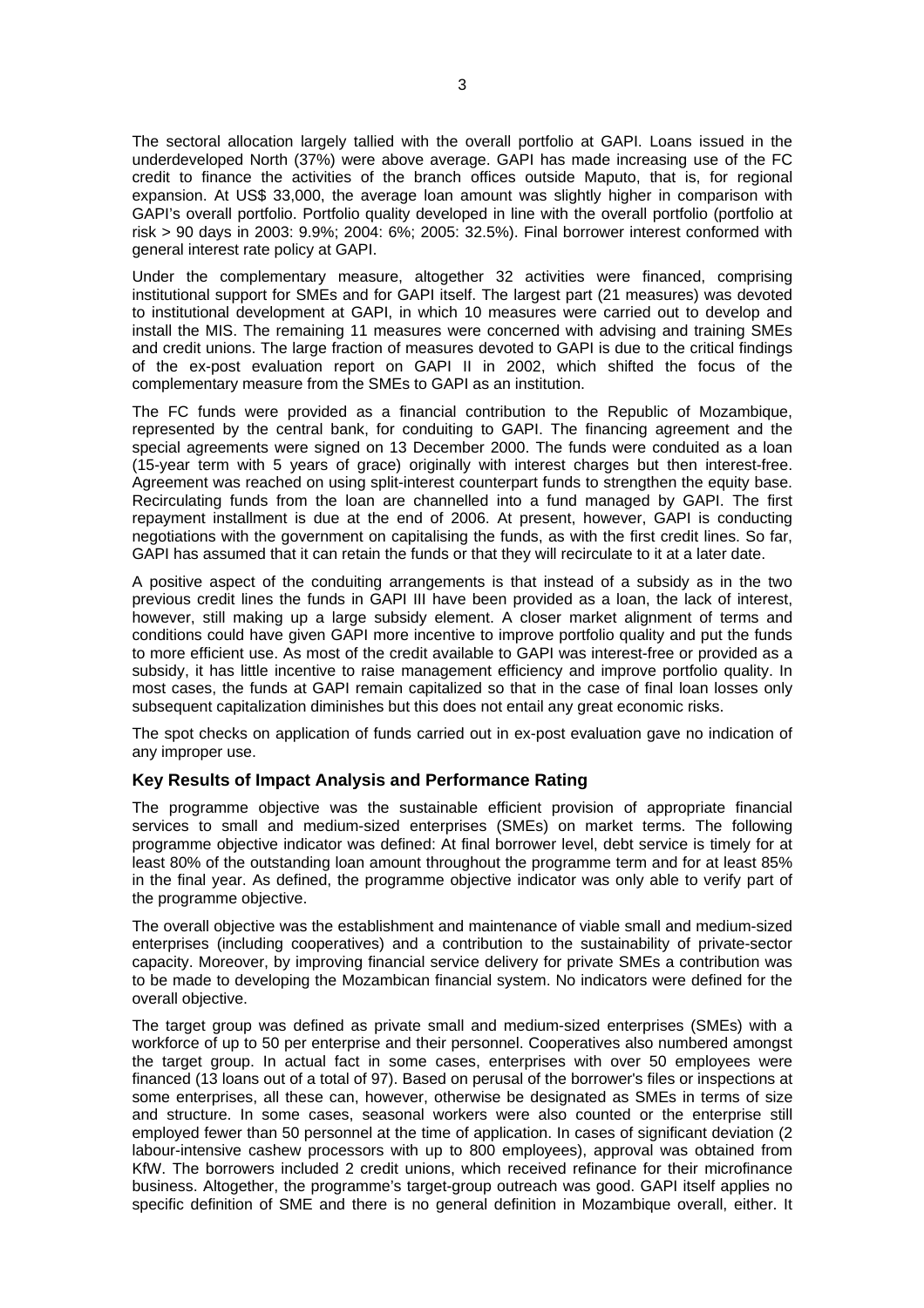would have been useful to define distinctive criteria for the target group together with GAPI at programme appraisal.

As defined, the target indicator only permits a limited assessment of programme objective achievement. Confining attention to portfolio quality does not do justice to the capacity-building and real economic impacts aimed at by the programme. It would have been better to define a more discriminate set of programme objective indicators to include institutional and real economic targets. Furthermore, the indicator does not make clear whether to include only the loans paid out under the FC programme or GAPI's entire loan portfolio. Nor is the time period defined for the final year of the programme term. If we take the year of the last disbursal of FC funds, 2004 would be the reference year. We propose applying portfolio growth and the expansion of branch offices as ancillary indicators for assessing programme objective achievement.

According to GAPI's calculations, the repayment rate for the loans under the FC programme and for the overall portfolio amounted in every year of programme implementation to over 80%. At the end of 2004, it came to 85% for the overall portfolio and 88% for the FC programme and at present it amounts to slightly more than 85% in both cases (end of June 2006). According to GAPI estimates, the programme objective indicator has thus been met. The GAPI indicator, however, only compares actual repayments with the expected repayments per period. If we apply the more usual calculation based on portfolio at risk, portfolio quality is no longer sufficient. Although measured against portfolio at risk (90 days) portfolio quality had improved in recent years and declined from 50% in 2001 (according to the ex-post evaluation of GAPI II) to 14% in 2004, it deteriorated again to 47.7% in 2005. The main reasons GAPI adduced for the deterioration is the reorganization of accounting in 2005 (adjustment of payment dates to the new system, requiring an amendment of the payment schedule for some borrowers, which was then entered automatically in the system as rescheduling and included in the portfolio at risk), a more adverse economic climate in the agricultural sector in 2005 and the reorganization workload for management and personnel. The exact role of the individual factors cannot be determined exactly. The actual losses at GAPI are, however, quite low (2.2% loans written off in 2005). A less consistent loan monitoring due to the workload entailed in the reorganization measures at GAPI is therefore certain to have had a major influence on the deterioration in portfolio quality. Most of the final borrowers visited as part of the ex-post evaluation had a record of delinquency and rescheduling, were, however, altogether solvent customers with only temporary financial difficulties except for one case (an entrepreneur who had fallen ill with AIDS and unable to continue business). Although GAPI's adaptability in rescheduling and repayment adjustment to the economic circumstances has certainly been helpful in many cases, it is probably too lax altogether and this has had an adverse influence on clients' payment morale. Despite acute problems in their enterprises, many clients could presumably service their debt on time as they can resort to additional sources of income but prefer the more convenient option of rescheduling where possible. With the foundation of GAPI Bank and the improved professionalization of lending business, however, portfolio quality can be expected to improve considerably. Despite weaknesses in portfolio quality so far, we can therefore also expect institutional sustainability in lending business.

The portfolio indicator does not measure capacity-building effects through strengthening GAPI institutionally as a financial intermediary for the SMEs involved in the programme. GAPI has been able to increase lending considerably in recent years. In 2002, it had 301 credit customers with a total credit volume of US\$ 9.5 million and in June 2006 it was already serving 1,001 customers with a volume of US\$ 16 million. This makes for an increase of 233% (number of loans) or 68% (volume) in 4 years. Under the FC programme, GAPI has also been strengthened through the complementary measure in regional expansion and the establishment of branch offices in rural regions, which have contributed to regional diversification and greater outreach. In 2002, GAPI maintained 5 branch offices and it now runs 9, practically serving the whole country. Applying the ancillary indicators on loan portfolio growth and regional expansion, we can say that GAPI has been clearly strengthened as an institution through the programme but poor portfolio quality detracts from impact sustainability.

The real economic impacts pursued in the overall objective have been beneficial altogether. The important role GAPI plays in promoting SMEs, above all in rural regions as well, was confirmed by all interviewees and could be corroborated in inspections at several final borrowers. GAPI is rated as the only national financial institution in Mozambique that provides SMEs and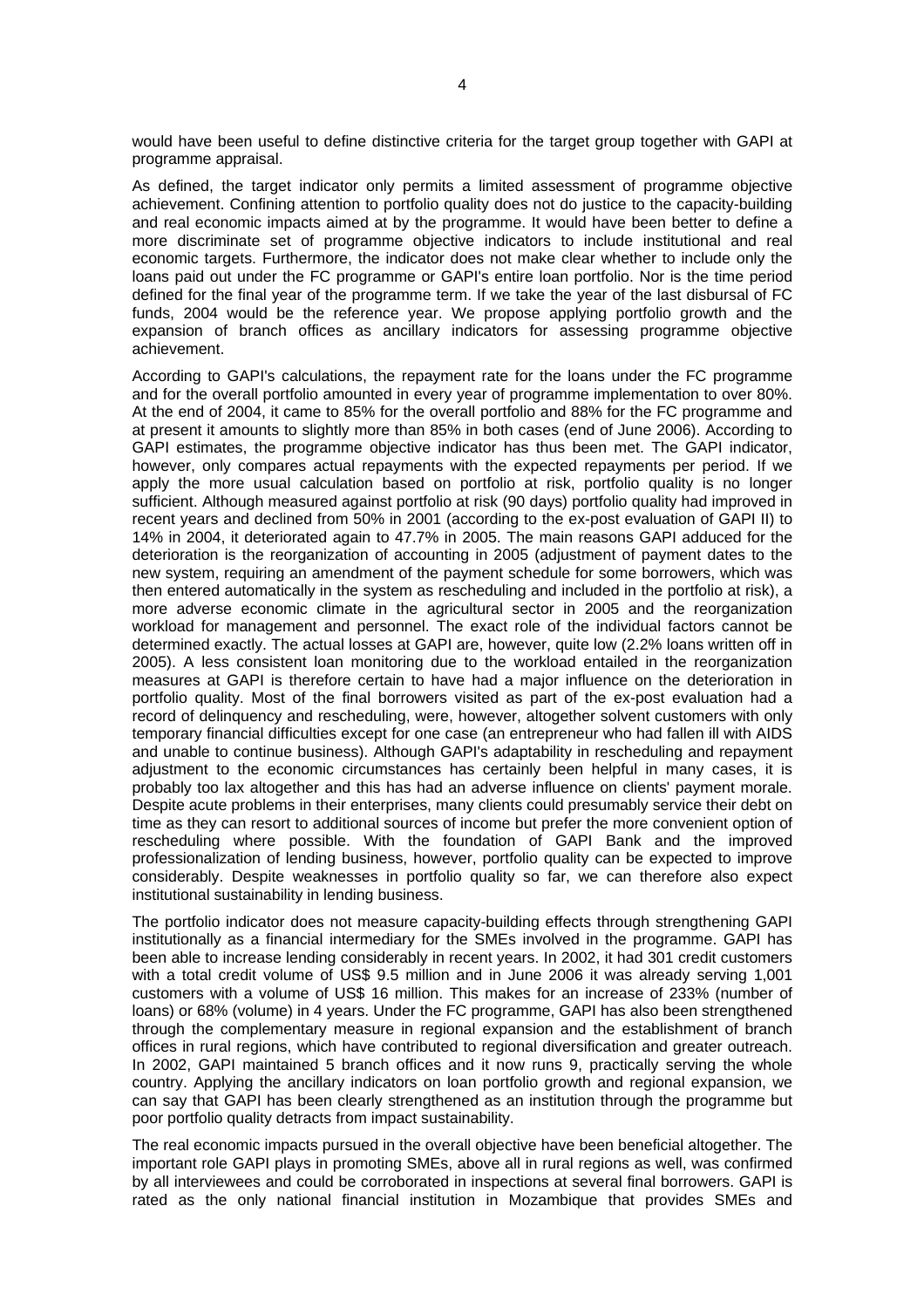specifically also rural enterprises with credit and with its approach of combining advice and training for promoting the creditworthiness of SMEs and lending it has made considerable developmental impacts. In Nampula Province, where visits were made, for example, promoting and financing value chains in cashew production made a decisive contribution to private-sector development in the region. GAPI plays a purposive part here in economic development with a sectoral focus. According to GAPI estimates, the FC programme directly created 6,900 new jobs. With a credit-financed investment, the FC programme has created jobs for EUR 408 a head, a relatively good figure. The actual employment effects are likely to have been much more pronounced since GAPI only includes jobs created directly.

So programme objectives achievement can be rated as sufficient altogether. The programme conforms with the development-policy objectives of the Mozambican government, which attaches special importance to SME promotion via the financial sector in its poverty reduction strategy PARPA II. At the time of appraisal, it was in line with the goals of German development cooperation and still belongs to a priority area in development assistance to Mozambique.

The programme has contributed to establishing GAPI as an institution for financing SMEs. Through the programme, GAPI has been able to expand its activities further especially in rural regions, where it has often been the only source of credit for SMEs. With the development of GAPI Bank, GAPI's role as a SME financier with a rural focus will be strengthened further. The placement of a universal bank geared to serving a target group has therefore had a beneficial capacity-building impact. Despite weaknesses in portfolio quality, a private strategic investor has been acquired. This can be expected to ensure a sustainable service for the SME segment.

By concentrating on rural areas, the programme has contributed in particular to developing underdeveloped and poorer regions. In part, the financed investments have generated considerable employment impacts, thus contributing to poverty reduction. For many SMEs, GAPI has been the only source of borrowing and in many cases business startups have also benefited. In cashew processing in northern Mozambique, GAPI has been able in combination with advisory measures to contribute to reviving an entire economic sector in a region and to private-sector development.

Since a large part of the SMEs and their workforces especially in rural areas can be classified as belonging to poor sections of the population (poverty rate > 50%) and considerable income and employment effects have been generated by the programme, we designate it as ODP.

The programme has afforded a certain scope for influencing gender equality. By affording women entrepreneurs access to credit, it has had attributable beneficial effects on gender equality. Altogether, men and women have benefited from the loans, the ratio of female borrowers amounting to 15%, an adequate ratio for a programme to finance asset investments largely with longer-term loans.

An environmental impact assessment figures as a standard component in credit rating at GAPI. So far, no adverse environmental impacts have been recorded due to SME finance. The programme did not aim at improving governance or increased participation and has not had any impacts in this area, either.

Risks for the sustainable developmental efficacy of the programme are largely located at institutional level, especially possible difficulties in the reorganisation of GAPI and the foundation of GAPI Bank. As the investor contracts have already been signed and there is keen political interest in the institutional realignment of GAPI, we assess the risk of the failure of the GAPI Bank foundation as low, however.

In summary evaluation, we assess the developmental efficacy of the programme as follows:

#### **Effectiveness**

The programme objective was the sustainable efficient provision of appropriate financial services to small and medium-sized enterprises (SMEs) on market terms. The programme has contributed to expanding lending facilities for SMEs. The number of the SMEs reached has increased by 233% over the last 4 years. Furthermore, through the FC programme support GAPI has been able to expand its offices in rural regions in particular, where SMEs had previously been deprived of almost any access to borrowing facilities. There are quite large weakpoints in portfolio quality. Despite these shortcomings, strategic investors such as Rabobank have been acquired to found GAPI Bank so that we may generally assume a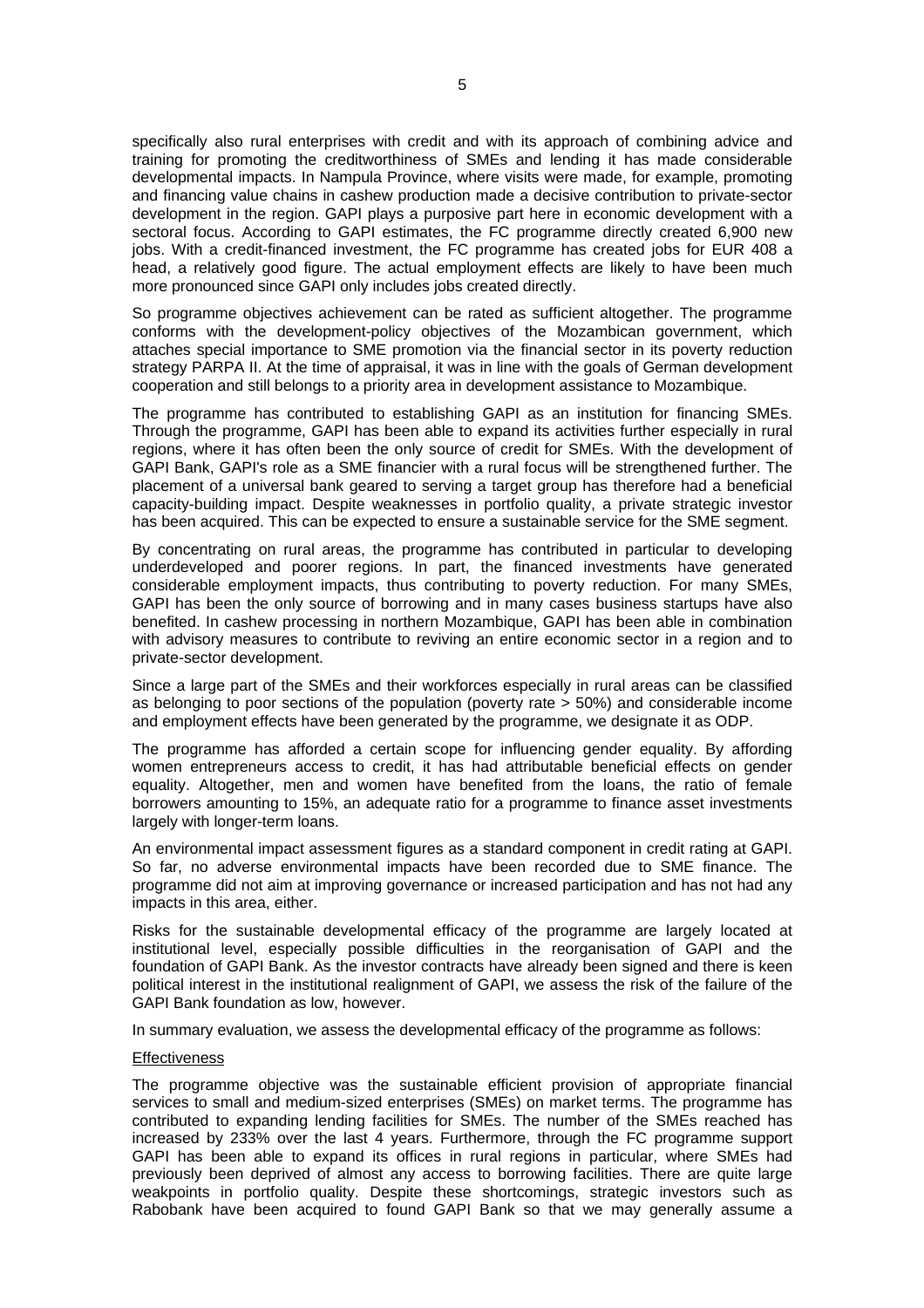sustainable provision of credit to the target group. In our estimate, the process of reorganising GAPI supported by the FC programme and the foundation of a SME bank, for which the shareholder agreement has already been signed, is now irreversible. Without the institutional reform measures, the sustainability assessment would have been considerably worse. We assess the **effectiveness** of the programme as **sufficient** (**Subrating 3**).

### Relevance/Significance:

The programme was supposed to contribute to establishing and maintaining viable small and medium-sized enterprises (including cooperatives) and to the sustainability of private-sector capacity (overall objective). Moreover, by improving the supply of financial services for private SMEs a contribution was to be made to developing the Mozambican financial system. As the only source of finance in rural regions in particular, GAPI has evidently contributed to setting up and maintaining SMEs with loans from the programme. Important regional impacts have also been achieved in private-sector development. The future development of GAPI Bank will secure the capacity-building contribution to developing a financial sector segment for SME finance. Altogether, we therefore assess the **relevance and significance** of the programme as **satisfactory** (**Subrating 2**).

### **Efficiency**

Loan management at GAPI has improved since the last ex-post evaluation in 2002. Large shortcomings nevertheless remain, particularly in loan monitoring, which have resulted in poor portfolio quality. The administrative costs are also relatively high. Although return on equity is positive, it is still very low despite the ongoing subsidy elements. So production efficiency must rate as low altogether. The high risks that GAPI takes in its market segment are probably not all factored into the risk margin. Due to its low financing costs, GAPI can, however, bear these risks. Altogether, the interest rate for final loans is in keeping with the market average for interest receivable in the financial sector. Due to the high delinquency and poor loan monitoring we assess the allocative efficiency as limited. This is also especially the case as GAPI has very low refinancing costs due to donor assistance. Without substantial donor aid, GAPI would have had difficulties in maintaining its business activities at the present scale and with the current risk profile. Altogether, we assess **efficiency** as **slightly insufficient** (**Subrating: 4**).

Altogether, weighing up the above impacts and risks and considering the positive influence the programme has had on and the impetus it has given to the reorganisation of the programme executing agency, we assess the **developmental efficacy** of the programme **overall** as **sufficient** (**Rating 3**).

# **General Conclusions**

In programmes with a similar setup in future, more attention should be paid to incentives for the financial institutions involved to raise efficiency. This is particularly important for institutions that have developed on the basis of subsidized donor programmes. One way to do this is to arrange market conditions for conduiting.

In the set of objectives, care must be taken to ensure that the indicators actually permit statements to be made on intended impacts and cover the whole scope of an objective. Choosing one overly narrow indicator does not enable reliable statements to be inferred, especially for a comprehensive set of objectives (financial sector and real economy) addressing two levels.